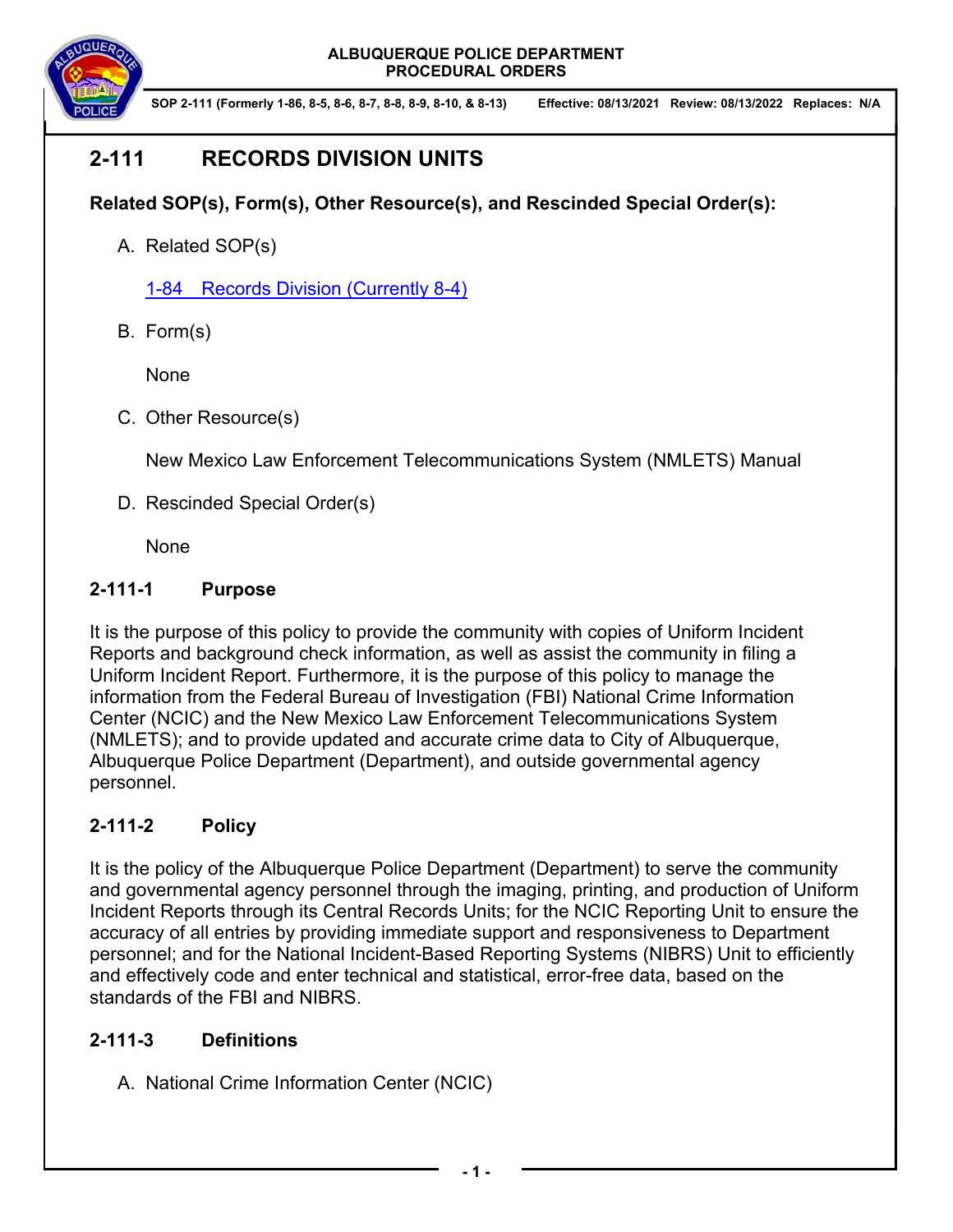

**6** 

**SOP 2-111 (Formerly 1-86, 8-5, 8-6, 8-7, 8-8, 8-9, 8-10, & 8-13) Effective: 08/13/2021 Review: 08/13/2022 Replaces: N/A**

An electronic clearinghouse of crime data utilized by Department personnel to identify stolen property, Motor Vehicle Department (MVD) information, missing or runaway persons, and wanted persons of a nationwide interest.

B. National Incident-Based Reporting System (NIBRS)

A system that captures details pertaining to each offense listed within a police report including, but not limited to, information on victims, known offenders, relationships between victims and offenders, arrestees, and property involved in crimes.

C. New Mexico Law Enforcement Telecommunications System (NMLETS) Manual

A manual that gives guidelines for NCIC use.

#### **2-111-20 Central Records**  $7 \vert 2 - 111 - 4 \vert$

- A. Central Records personnel shall ensure all documents, including Uniform Incident Reports, traffic accident reports, and supporting documents that are submitted to the Central Records Units are indexed, retrieved, and distributed on a timely basis.
- B. Central Records personnel shall not disclose confidential information to anyone outside the Department (Refer to SOP Personnel Code of Conduct for sanction classifications and additional duties). **N/A** 
	- 1. Central Records personnel shall refrain from discussing information about reports and supporting documents with anyone outside the Department.
	- C. Records Repository System
		- 1. Central Records personnel shall manage a single, automated repository system for the Department, Bernalillo County Sheriff's Office, Albuquerque Aviation Police, and the Albuquerque Fire Rescue (AFR) Arson Investigation Division.
	- D. The Central Records Supervisor shall:
		- 1. Provide daily supervision to assigned personnel and ensures that accurate and timely documentation of information is maintained in the Central Records Units;
		- 2. Plan and schedule adequate shift coverage;
		- 3. Approve leave requests, monitors sick leave usage, and takes appropriate action when sick leave is abused;
		- 4. Evaluate and review the performance of assigned personnel and initiates commendations;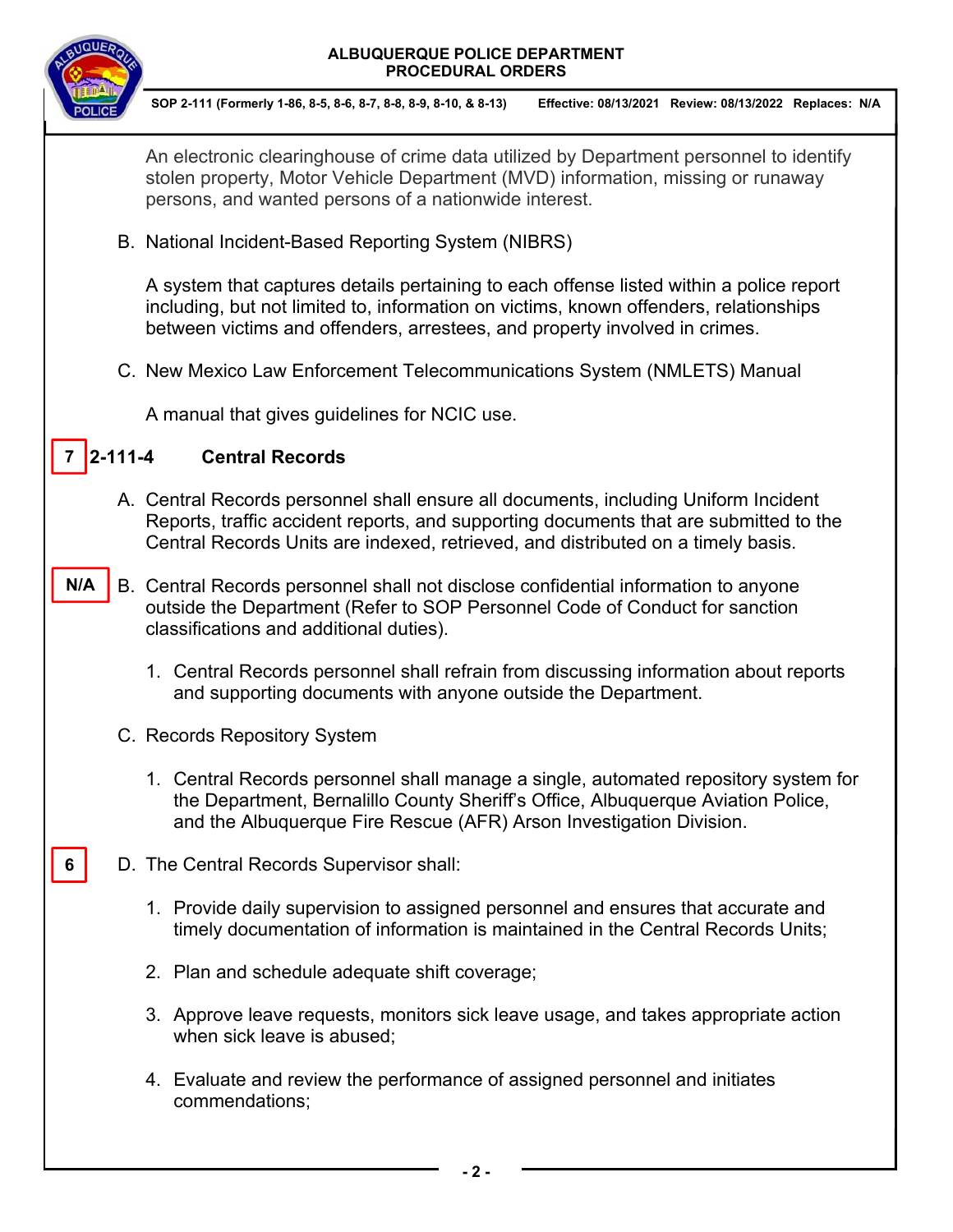

- 5. Interview prospective employees and selects applicants to fill vacancies in the Central Records Units;
- 6. Administer operations control and expenditures of staff and equipment;
- 7. Assist the public with inquiries and handles the public's complaints;
- 8. Seal or expunge records pursuant to a signed court order;
- 9. Maintain the Central Records Unit email accounts (apdcentralrecords@cabq.gov, apdosu@cabq.gov, and apdstationreports@cabq.gov) to ensure the timeliness of report supporting documents;
- 10. Provide daily supervision to assigned personnel and ensure that accurate and timely documentation of information is maintained;
- 11. Interpret approved policies and ensure peers and subordinates are informed on the policies;
- 12. Create, prepare, update and maintain user, and training manuals, as well as, reports and records within the unit and division;
- 13. Coordinate with and respond to the needs to the needs of other criminal justice agencies for appropriate information;
- 14. Respond to Inspection of Public Records Act (IPRA) requests and other data requests made by internal and external agencies;
- 15. Collaborate with other divisions, sections, and units on a daily, weekly or monthly basis to ensure support from the Records Division;
- 16. Mentor, guide, train, and support to all personnel and peers;
- 17. Maintain a training file for each employee;
- 18. Oversee daily operations within the Records Division;
- 19. Plan, direct, manage, and oversee the activities of the NIBRS Unit;
- 20. Fix and approve time cards;
- 21. Interview perspective personnel and select applicants to fill vacancies;
- 22. Conduct policy evaluation;
- 23. Employee training and development;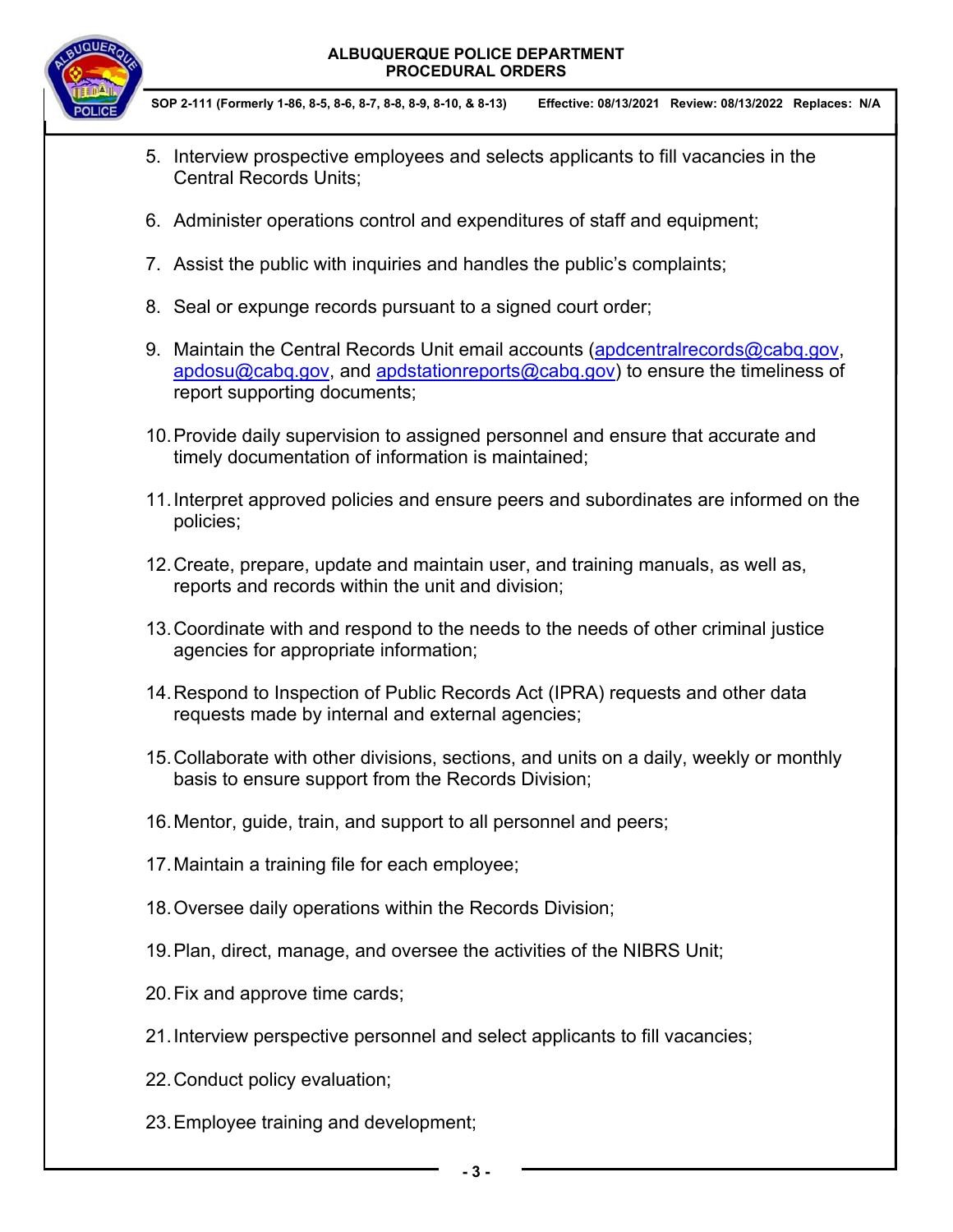

- 24. Coordinating assigned activities with other divisions, departments, and outside agencies;
- 25. Providing highly responsible and complex administrative support to the Records Division Manager;
- 26. Performing administrative and technical tasks;
- 27. Support all Records Division personnel in the event the Records Division Manager and/or Unit Supervisor is unavailable;
- 28. Provide daily supervisor to assigned personnel and ensure that accurate and timely documentation of information is maintained;
- 29. Plan and schedule adequate shift coverage;
- 30. Approve leave requests, monitor sick leave usage and take appropriate action when leave is abused;
- 31. Evaluate and review the performance of assigned personnel and initiates commendations;
- 32. Interpret approved policies and ensure peers and subordinates are informed on the policies;
- 33. Adhere to and ensure peers and subordinates follow the Department of Public Safety and the Federal Bureau of Investigations policies and procedures;
- 34. Create, prepare, update and maintain user, training manuals, as well as reports and records within the unit and division;
- 35. Coordinate with and respond to the needs of other criminal justice agencies for appropriate information;
- 36. Mentor, guide, train, and support to all personnel and peers;
- 37. Maintain a training file for each employee;
- 38. Collect, analyze, and compile quarterly crime statistics for the state and the FBI;
- 39. Understand important concepts specific to NIBRS reporting, to include all elements of a crime;
- 40. Read and comprehend FBI user manuals and technical specification manuals;
- 41. Be responsible for compiling a weekly error validation report and making proper corrections as needed; and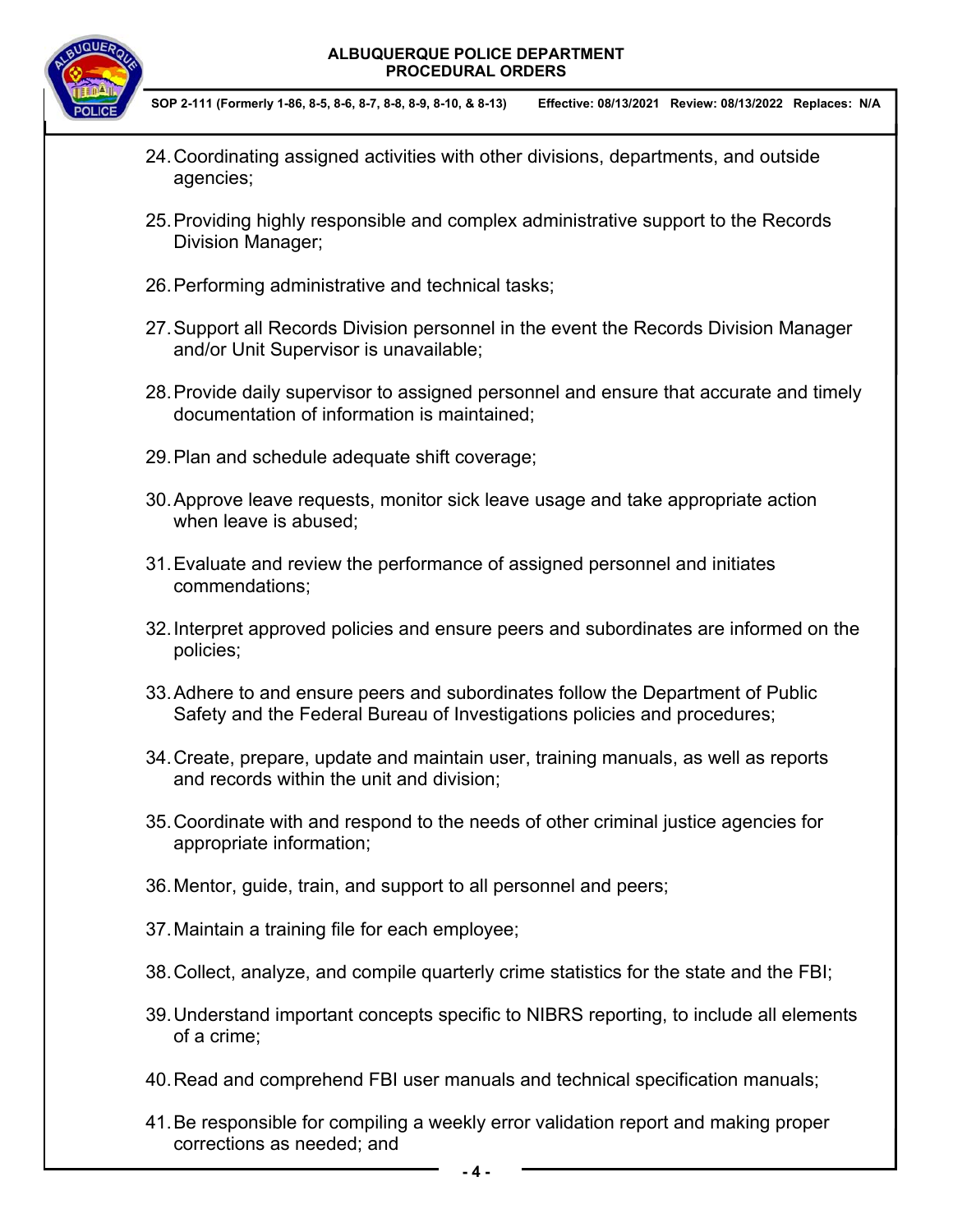

- 42. Provide analytical, time-sensitive requests on a daily, weekly, or monthly basis for the FBI and the City of Albuquerque.
- E. Central Records personnel shall:
	- 1. Perform duties with confidential documents;
	- 2. Prepare, scan, index, and verify documents into an electronic document filing system;
	- 3. If asked, provide training for new personnel;
	- 4. Prepare work activity totals for the monthly report;
	- 5. Be responsible for service desk operation;
	- 6. Be responsible for classifying and sorting mail and ensuring that mail is forwarded;
	- 7. Prepare work activity totals for their monthly report;
	- 8. Receive and process requests for reports and information from law enforcement and criminal justice agencies, which includes performing background checks;
	- 9. Be responsible for accurate and timely processing and response of requests received from other law enforcement agencies, as well as other agencies outlined by the Records Division Manager;
	- 10. Send all false alarm reports to the City of Albuquerque Treasury Division in order to assist Treasury Division personnel in their daily process of false alarm calls;
	- 11. Maintain and update the service request forms file;
	- 12. If asked by a Records Division supervisor, provide training for new personnel;
	- 13. Receive and process requests for non-confidential reports by insurance companies and community members. For requests received by mail with an accompanying payment, Central Records personnel shall mail the non-confidential report and receipt for payment back to the requestor;
	- 14. Contact the general public by mail and insurance companies by mail, facsimile, or counter service;
	- 15. Work with the City of Albuquerque Accounting Division to turn in monthly accounts receivable forms in person;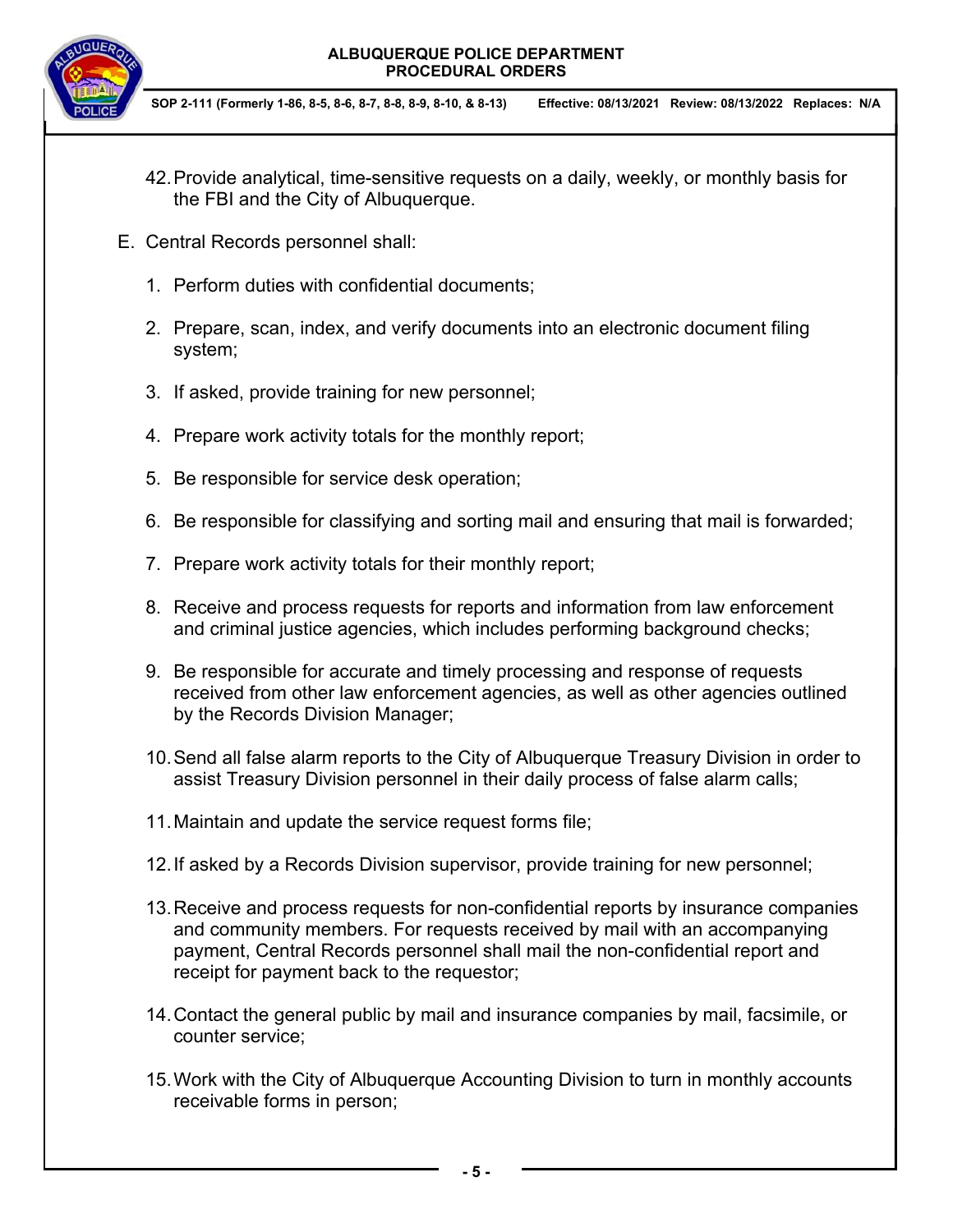

**SOP 2-111 (Formerly 1-86, 8-5, 8-6, 8-7, 8-8, 8-9, 8-10, & 8-13) Effective: 08/13/2021 Review: 08/13/2022 Replaces: N/A**

- 16. Issue credit to responsible insurance companies that agree to pay for report copies on a monthly basis. Central Records personnel shall post all processed requests and money received in a monthly ledger;
- 17. Complete bookkeeping responsibilities, including:
	- a. Maintaining all accounts and issue credit memos about personnel insurance sales;
	- b. Preparing accounts receivable form for each insurance account at the beginning of each month. Central Records personnel shall then forward forms to the City Accounting Office for monthly billing; and
	- c. Stamping checks with the stamp provided by the City of Albuquerque Department of Finance and Administrative Services.

18. Write reports for:

- a. Lost items;
- b. Fraud;
- c. Identity theft; and
- d. Informational reports.
- 19. Ensure descriptions are not vague or generic because they do not constitute suspect information;
- 20. Be responsible for the release of approved documents that are requested documents by the public, attorneys, public defenders, private investigators, and the media. Approved documents for release include:
	- a. Uniform Incident Reports;
	- b. Accident reports; and
	- c. Public background checks upon receiving payment from the requestor.
- 21. Provide daily supervision to assigned personnel and ensure that accurate and timely documentation of information is maintained;
- 22. Plan and schedule adequate shift coverage;
- 23. Approve leave requests, monitor sick leave usage and take appropriate action when leave is abused;
- 24. Evaluate and review the performance of assigned personnel and initiates commendations;
- 25. Interview perspective employees and selects applicants to fill vacancies;
- 26. Interpret approved policies and ensure peers and subordinates are informed on the policies;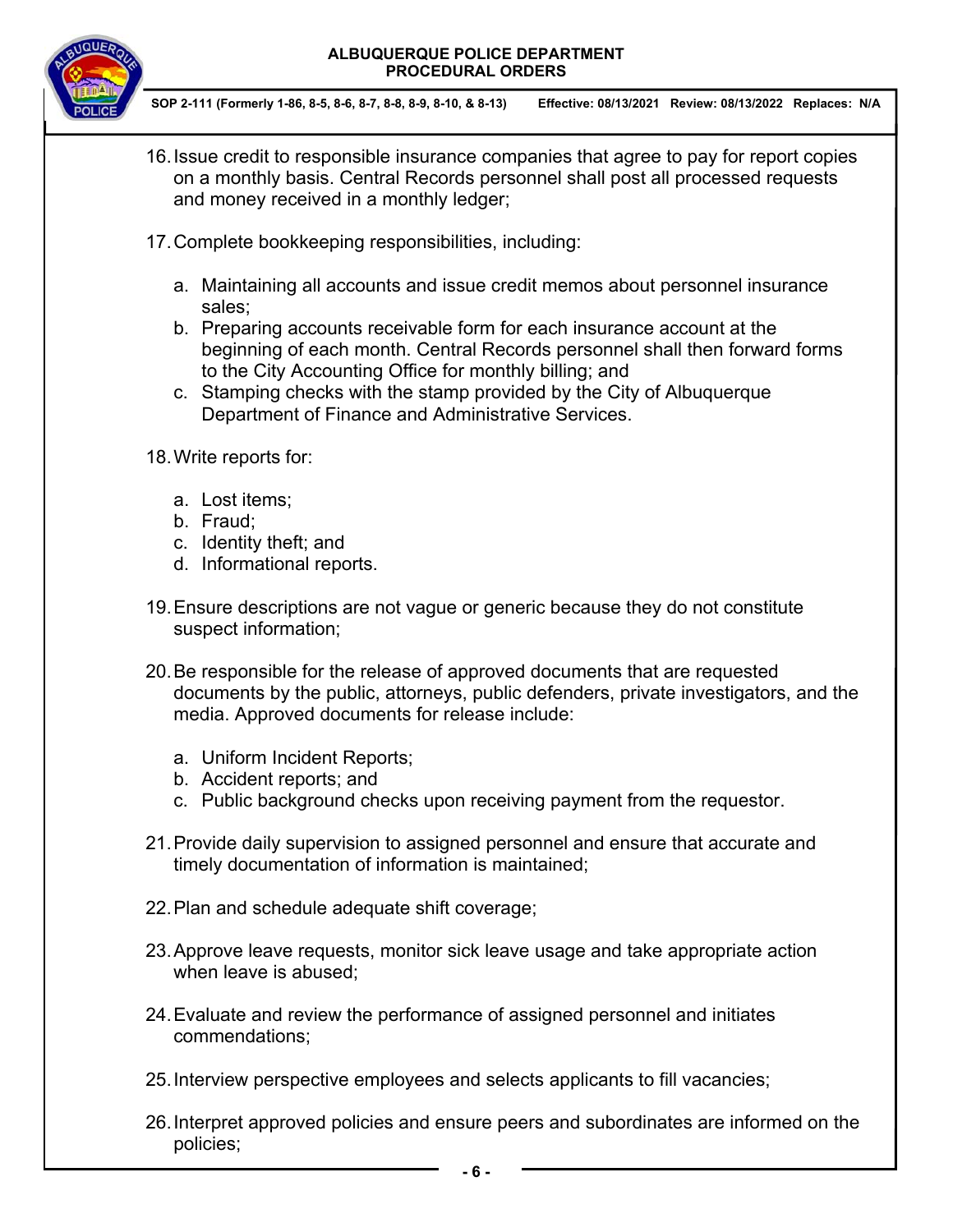

- 27. Adhere to and ensure peers and subordinates follow the New Mexico Department of Public Safety and Federal Bureau of Investigations policies and procedures for NCIC;
- 28. Create, prepare, update and maintain user, and training manuals, as well as reports and records within the unit and division;
- 29. Coordinate with and respond to the needs to the needs of other criminal justice agencies for appropriate information;
- 30. Mentor, guide, train, and support to all personnel and peers;
- 31. Maintain a training file for each employee;
- 32. Oversee daily operations within the Records Division;
- 33. Prepare and maintain reports and records;
- 34. Provide daily supervision to assigned personnel and ensure that accurate and timely documentation of information is maintained;
- 35. Be responsible for accurately and efficiently verifying and processing data on all police reports into the records management database system. All information entered shall be reviewed and coded according to the NIBRS standards for the FBI. In addition, the specialist shall perform additional duties as assigned by supervisory personnel;
- 36. Receive, review, enter, and verify incoming reports into the Records Management database system from the Department, Bernalillo County Sheriff's Office sworn personnel, Albuquerque Aviation Police, and AFR Fire/Arson Investigation Division for arson reports only;
- 37. Have extensive, statistical knowledge of NIBRS standards, in order to verify the accuracy of source data;
- 38. Recognize deficiencies in the source document, and properly enter information for all Uniform Incident Reports, supplemental reports, accident reports, and other police-related documents;
- 39. Access all applicable databases for verification of source data in order to ensure proper entry and coding of information of all various types of reports;
- 40. Enter and/or verify all report data as they exist on the report;
- 41. Support Field Services Bureau (FSB) personnel by: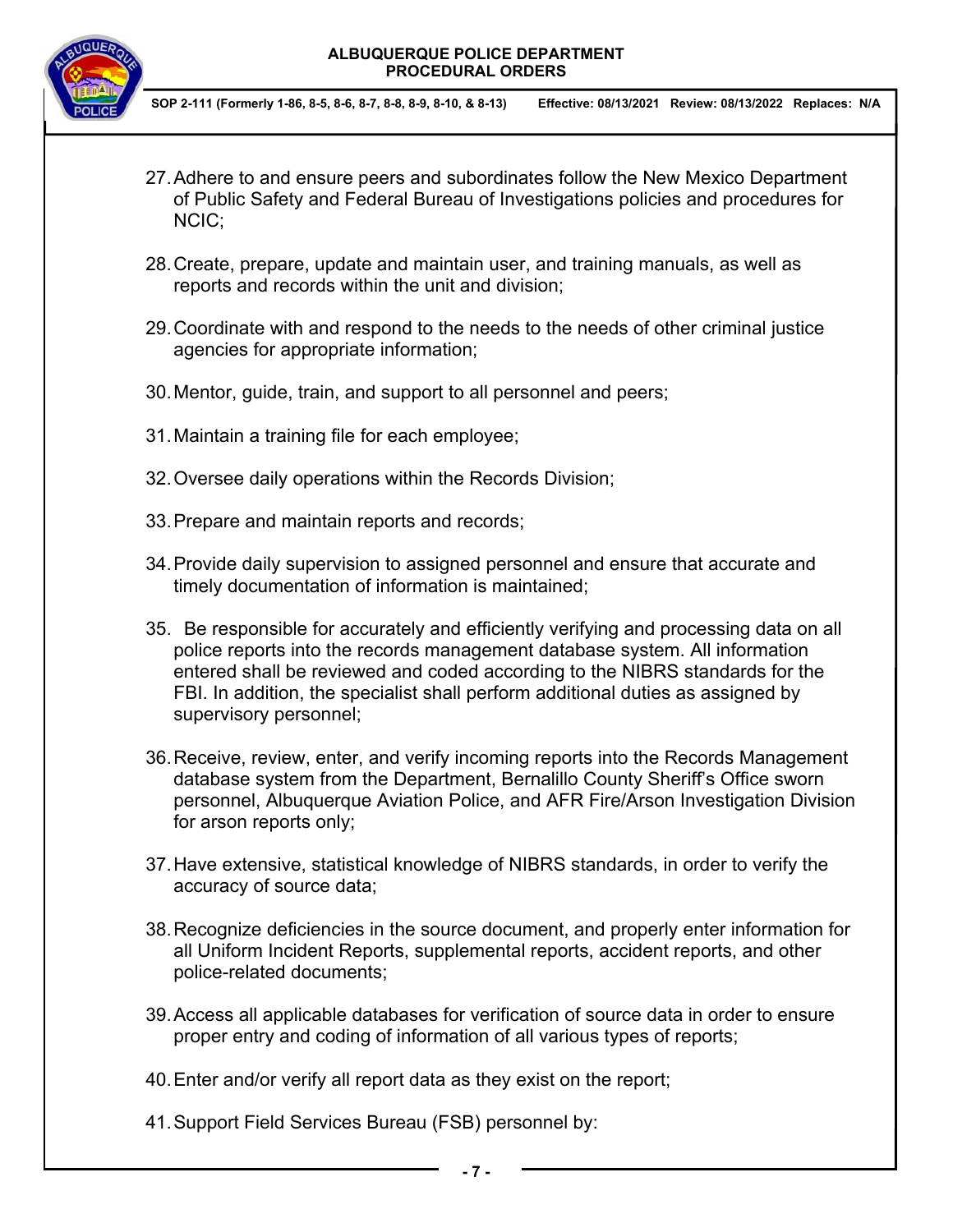

**6** 

- a. Instructing new cadets and supervisors on report writing;
- b. Assisting with report corrections and research on a daily basis;
- c. Assisting sworn personnel with sign-out requirements for sworn personnel who leave the Department; and
- d. Collaborating with multiple units.
- 42. Be on-duty twenty-four (24) hours a day, seven (7) days a week;
- 43. Take calls from all Department personnel and accurately enter or remove the following entries:
	- a. Missing or runaway persons;
	- b. Stolen and embezzled motor vehicles (with VIN or serial number);
	- c. Stolen and lost firearms (with serial number); and
	- d. Stolen property (with serial number).
- 44. Validate that the NCIC entry is still in the system for accuracy and updates of ownership of vehicles and property;
- 45. Receive and confirm teletype requests for NCIC entries that were entered by the NCIC Reporting Unit;
- 46. House and monitor historic Bernalillo County Sheriff's Office NCIC records prior to June 12, 2018;
- 47. Follow the NMLETS Manual, as well as the policies and procedures set forth by the FBI and New Mexico Department of Public Safety (DPS), and shall maintain the required certifications;
- 48. Review Uniform Incident Reports pertaining to information as part of a quality assurance check. The information that is reviewed includes, but is not limited to:
	- a. All NCIC entries and recoveries;
	- b. Towed, abandoned vehicles; and
	- c. Found property with serial numbers.
- 49. Review reports, consistent with the rules of the NCIC/NMLETS, including, but not limited to:
	- a. State of New Mexico Uniform Crash Reports;
	- b. Station crash reports; and
	- c. Statement forms.
		- i. Other documents shall be time stamped and sent to the Central Records Units for processing.
- 50. Review Uniform Incident Reports generated by AFR Fire/Arson Investigation Division personnel; and